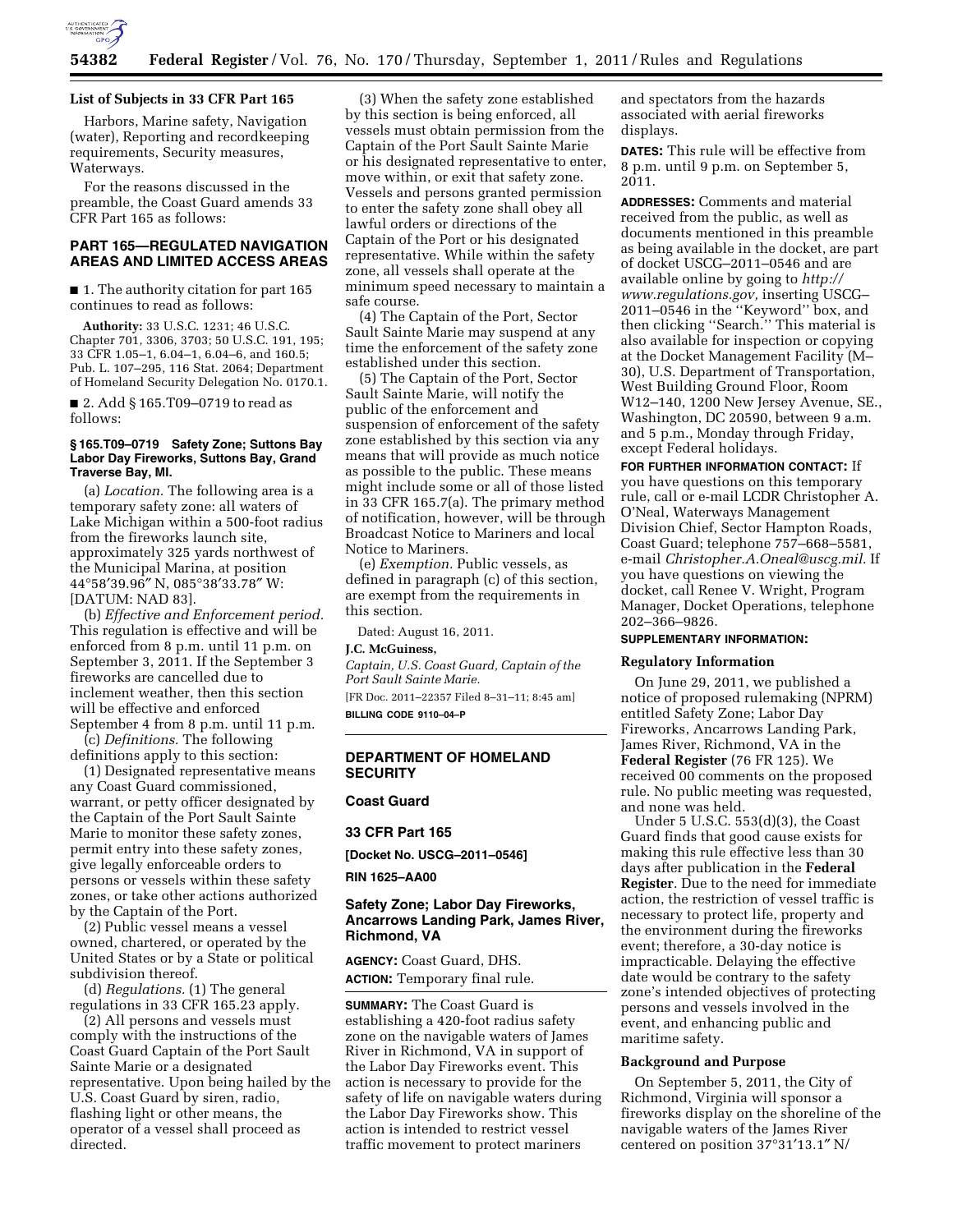077°25′07.84″ W (NAD 1983). Due to the need to protect mariners and spectators from the hazards associated with the fireworks display, such as the accidental discharge of fireworks, dangerous projectiles, and falling hot embers or other debris, vessel traffic will be temporarily restricted within 420 feet of the fireworks launch site.

### **Discussion of Comments and Changes**

The Coast Guard did not receive comments in response to the notice of proposed rulemaking (NPRM) published in the **Federal Register**. Accordingly, the Coast Guard is establishing a safety zone on specified waters on the James River, Richmond, Virginia.

### **Regulatory Analyses**

We developed this rule after considering numerous statutes and executive orders related to rulemaking. Below we summarize our analyses based on 13 of these statutes or executive orders.

#### **Regulatory Planning and Review**

This rule is not a significant regulatory action under section 3(f) of Executive Order 12866, Regulatory Planning and Review, as supplemented by Executive Order 13563, Improving Regulation and Regulatory Review, and does not require an assessment of potential costs and benefits under section 6(a)(3) of that Executive Order 12866 or under section 1 of Executive Order 13563. The Office of Management and Budget has not reviewed it under those Orders.

We expect the economic impact of this rule to be so minimal that a full Regulatory Evaluation is unnecessary. Although this regulation restricts access to the safety zone, the effect of this rule will not be significant because: (i) The safety zone will be in effect for a limited duration; (ii) the zone is of limited size; and (iii) the Coast Guard will make notifications via maritime advisories so mariners can adjust their plans accordingly.

### **Small Entities**

Under the Regulatory Flexibility Act (5 U.S.C. 601–612), we have considered whether this rule would have a significant economic impact on a substantial number of small entities. The term ''small entities'' comprises small businesses, not-for-profit organizations that are independently owned and operated and are not dominant in their fields, and governmental jurisdictions with populations of less than 50,000.

The Coast Guard certifies under 5 U.S.C. 605(b) that this rule would not have a significant economic impact on a substantial number of small entities because the zone will only be in place for a limited duration, it is limited in size, and maritime advisories will be issued allowing the mariners to adjust their plans accordingly.

The rule will affect the following entities, some of which might be small entities: The owners and operators of vessels intending to transit or anchor in that portion of the James River from 8 p.m. to 9 p.m. on September 5, 2011.

If you think that your business, organization, or governmental jurisdiction qualifies as a small entity and that this rule would have a significant economic impact on it, please submit a comment (see **ADDRESSES**) explaining why you think it qualifies and how and to what degree this rule would economically affect it.

### **Assistance for Small Entities**

Under section 213(a) of the Small Business Regulatory Enforcement Fairness Act of 1996 (Pub. L. 104–121), in the NPRM we offered to assist small entities in understanding the rule so that they could better evaluate its effects on them and participate in the rulemaking process.

Small businesses may send comments on the actions of Federal employees who enforce, or otherwise determine compliance with, Federal regulations to the Small Business and Agriculture Regulatory Enforcement Ombudsman and the Regional Small Business Regulatory Fairness Boards. The Ombudsman evaluates these actions annually and rates each agency's responsiveness to small business. If you wish to comment on actions by employees of the Coast Guard, call 1–888–REG–FAIR (1–888–734–3247). The Coast Guard will not retaliate against small entities that question or complain about this rule or any policy or action of the Coast Guard.

#### **Collection of Information**

This rule calls for no new collection of information under the Paperwork Reduction Act of 1995 (44 U.S.C. 3501– 3520).

## **Federalism**

A rule has implications for federalism under Executive Order 13132, Federalism, if it has a substantial direct effect on State or local governments and would either preempt State law or impose a substantial direct cost of compliance on them. We have analyzed this rule under that Order and have determined that it does not have implications for federalism.

### **Unfunded Mandates Reform Act**

The Unfunded Mandates Reform Act of 1995 (2 U.S.C. 1531–1538) requires Federal agencies to assess the effects of their discretionary regulatory actions. In particular, the Act addresses actions that may result in the expenditure by a State, local, or tribal government, in the aggregate, or by the private sector of \$100,000,000 (adjusted for inflation) or more in any one year. Though this rule would not result in such an expenditure, we do discuss the effects of this rule elsewhere in this preamble.

### **Taking of Private Property**

This rule will not effect a taking of private property or otherwise have taking implications under Executive Order 12630, Governmental Actions and Interference with Constitutionally Protected Property Rights.

#### **Civil Justice Reform**

This rule meets applicable standards in sections 3(a) and 3(b)(2) of Executive Order 12988, Civil Justice Reform, to minimize litigation, eliminate ambiguity, and reduce burden.

### **Protection of Children**

We have analyzed this rule under Executive Order 13045, Protection of Children from Environmental Health Risks and Safety Risks. This rule is not an economically significant rule and does not create an environmental risk to health or risk to safety that may disproportionately affect children.

### **Indian Tribal Governments**

This rule does not have tribal implications under Executive Order 13175, Consultation and Coordination with Indian Tribal Governments, because it does not have a substantial direct effect on one or more Indian tribes, on the relationship between the Federal Government and Indian tribes, or on the distribution of power and responsibilities between the Federal Government and Indian tribes.

### **Energy Effects**

We have analyzed this rule under Executive Order 13211, Actions Concerning Regulations That Significantly Affect Energy Supply, Distribution, or Use. We have determined that it is not a ''significant energy action'' under that order because it is not a ''significant regulatory action'' under Executive Order 12866 and is not likely to have a significant adverse effect on the supply, distribution, or use of energy. The Administrator of the Office of Information and Regulatory Affairs has not designated it as a significant energy action. Therefore, it does not